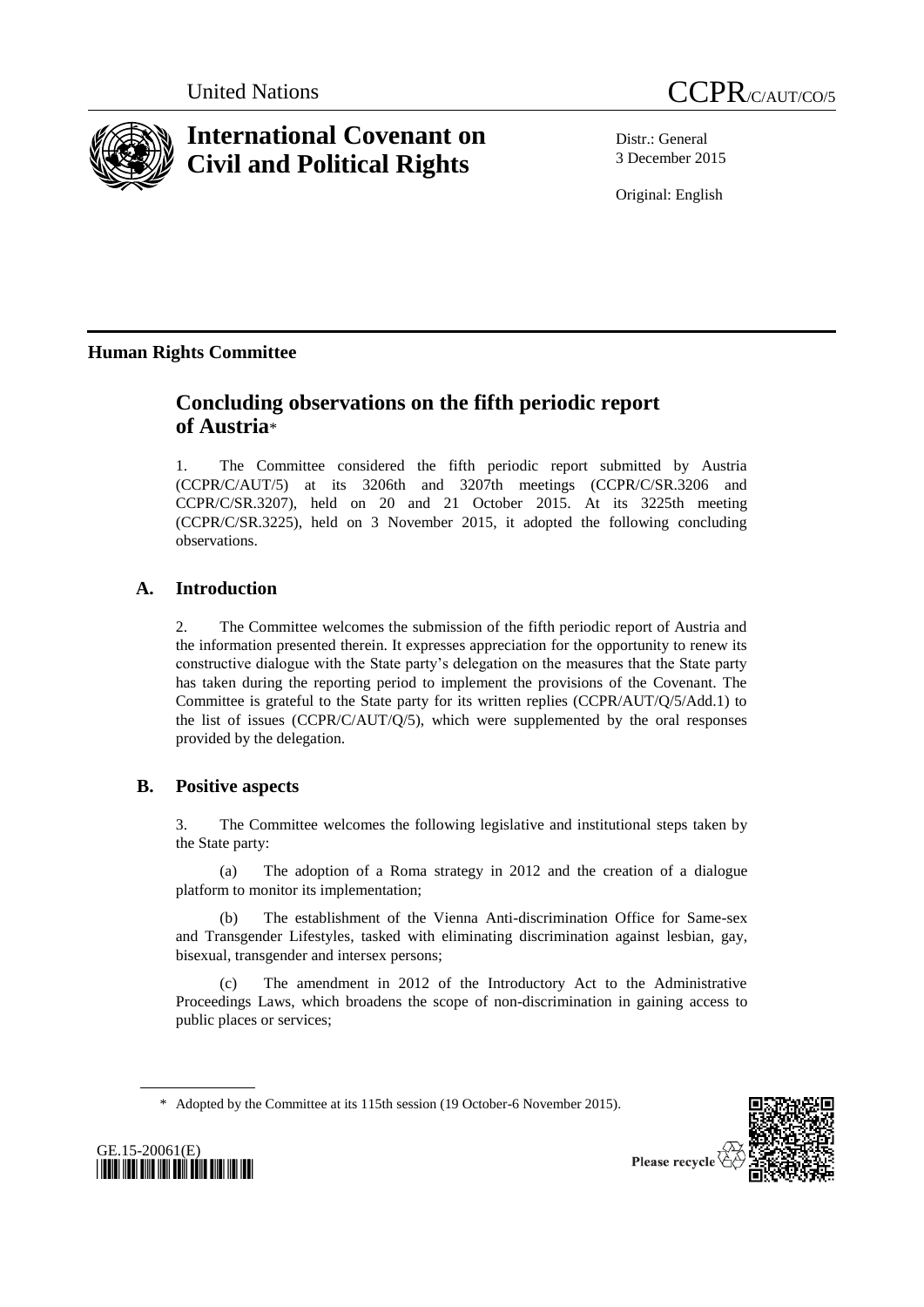(d) The adoption of the Criminal Law Amendment Act 2015, to enter into force on 1 January 2016, which broadens the scope of the prohibition of incitement to violence and hatred and bans forced marriages;

(e) The recognition of torture as a special offence in the Penal Code as of 1 January 2013;

(f) The ban of net and other cage-type beds in psychiatric and social welfare institutions as of 1 July 2015;

(g) The adoption of the Constitutional Law on the Rights of Children.

4. The Committee welcomes the ratification of the following international instruments by the State party:

(a) The International Convention for the Protection of All Persons from Enforced Disappearance in 2012;

(b) The Convention on the Rights of Persons with Disabilities in 2008;

(c) The Optional Protocol to the Convention against Torture and Other Cruel, Inhuman or Degrading Treatment or Punishment in 2012.

### **C. Principal matters of concern and recommendations**

#### **Status of the Covenant**

5. The Committee reiterates its concern (CCPR/C/AUT/CO/4, para. 6) that the Covenant is not directly applicable in the State party and that the courts do not interpret domestic law in the light of the Covenant. In that regard, it reiterates that a number of Covenant rights exceed the scope of the provisions of the European Convention for the Protection of Human Rights and Fundamental Freedoms, which has been incorporated into Austrian law at the rank of constitutional law (art. 2).

6. **The State party should ensure that all rights protected under the Covenant are given full effect in domestic law and that judges and law enforcement officers receive adequate training to apply and interpret domestic law in the light of the Covenant.**

### **Implementation of the views of the Committee under the Optional Protocol to the Covenant**

7. The Committee recalls its previous recommendation (CCPR/C/AUT/CO/4, para. 7) and reiterates its regret at the absence of a specific mechanism to examine and give effect to its views under the Optional Protocol to the Covenant, in particular a mechanism enabling victims to obtain compensation for violations of their Covenant rights. The Committee notes with concern that, although a victim can turn to the Austrian Ombudsman Board if a satisfactory settlement cannot be reached with the relevant national body, any redress is made on an ex gratia basis only (art. 2).

## 8. **The State party should consider establishing an adequate mechanism to implement the Committee's views, in accordance with the right to an effective remedy, including compensation, when there has been a violation of the Covenant.**

#### **National human rights institution**

9. The Committee welcomes the expansion of the mandate of the Austrian Ombudsman Board in July 2012 to protect and promote human rights and to monitor places of deprivation of liberty, including facilities and programmes for persons with disabilities. The Committee regrets, however, that the State party has not addressed the concern related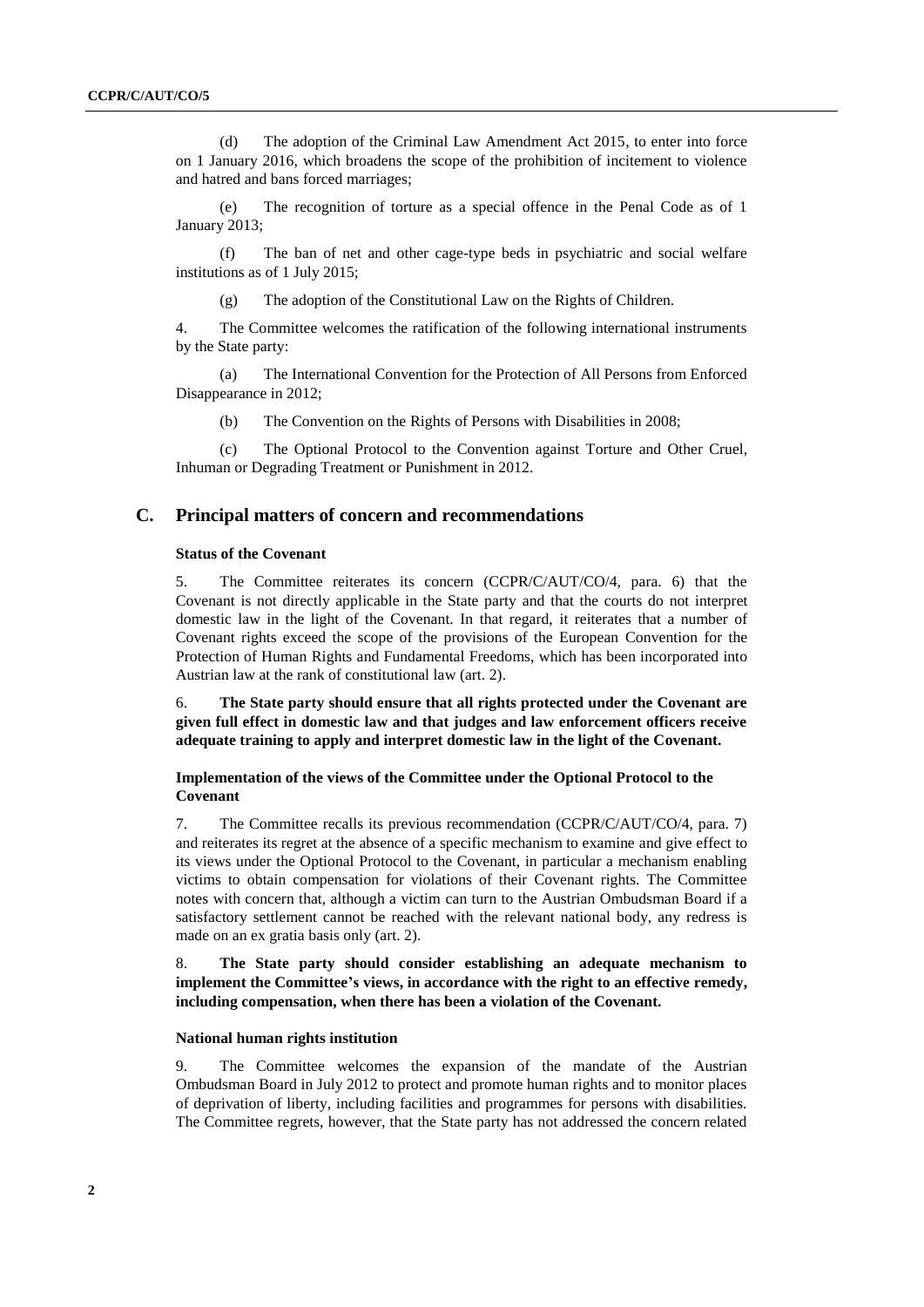to the nomination of Board members by political parties represented in the Parliament (art. 2).

10. **The State party should take measures aimed at ensuring that the procedures for the selection and appointment of Austrian Ombudsman Board members ensure full transparency and political independence, with a view to bringing it in full compliance with the principles relating to the status of national institutions for the promotion and protection of human rights (the Paris Principles).**

#### **Anti-discrimination framework**

11. The Committee is concerned that the multiple pieces of anti-discrimination legislation and institutions at the federal and provincial levels may negatively affect the ability of victims to claim their rights and obtain a remedy. It is also concerned that the Federal Equal Treatment Act fails to afford equal protection against all forms of discrimination and notes in particular the lack of protection against discrimination on the basis of religion and belief, age, sexual orientation and gender identity in gaining access to goods and services (arts. 2 and 26).

12. **The State party should consider amending the Equal Treatment Act, the Employment of Disabled Persons Act, the Equality of Disabled Persons Act and relevant provincial laws, with a view to ensuring equal substantive and procedural protection against discrimination with regard to all prohibited grounds of discrimination in the private and public sector.** 

#### **Representation of women in political and public life**

13. The Committee notes with concern that, despite the measures taken by the State party to promote gender equality and increase the representation of women in publicly elected bodies, women remain underrepresented in political decision-making positions, especially at the Länder and municipal levels. The Committee notes the low representation of women in high-level and managerial positions and on boards of private enterprises (arts. 2, 3 and 26).

14. **The State party should expand its efforts to increase the participation of women in political decision-making positions, especially at the Länder and municipal levels. The State party is encouraged to further support the participation of women in highlevel and managerial positions and on boards of private enterprises, including through enhanced cooperation and dialogue with partners in the private sector.**

#### **Hate speech and racial discrimination**

15. The Committee welcomes the legislative steps taken to improve the criminal-law response to hate speech and to enforce compliance with rules of conduct for the press with regard to racism, xenophobia, anti-Semitism or intolerance. It is concerned, however, about the increasing radicalization of extremist groups in the country, including members of the Muslim communities, and the resurgence of far right-wing and other groups inspired by extremist national socialist ideologies and neo-Nazism. The Committee is also concerned at the rise of advocacy of racial or religious hatred against Roma, Muslims, Jews, minorities, migrants and asylum seekers, including political hate speech, which have not been systematically countered, and advocacy of hatred against persons of a different faith by some radical Islamist preachers. The Committee is concerned that hate speech on the Internet and online forums is on the rise (arts. 2, 18, 20 and 26).

16. **The State party should strengthen its efforts to combat acts or advocacy of racial or religious hatred, including by further enhancing awareness that hate speech, racist propaganda and the incitement of violence against racial or religious groups are**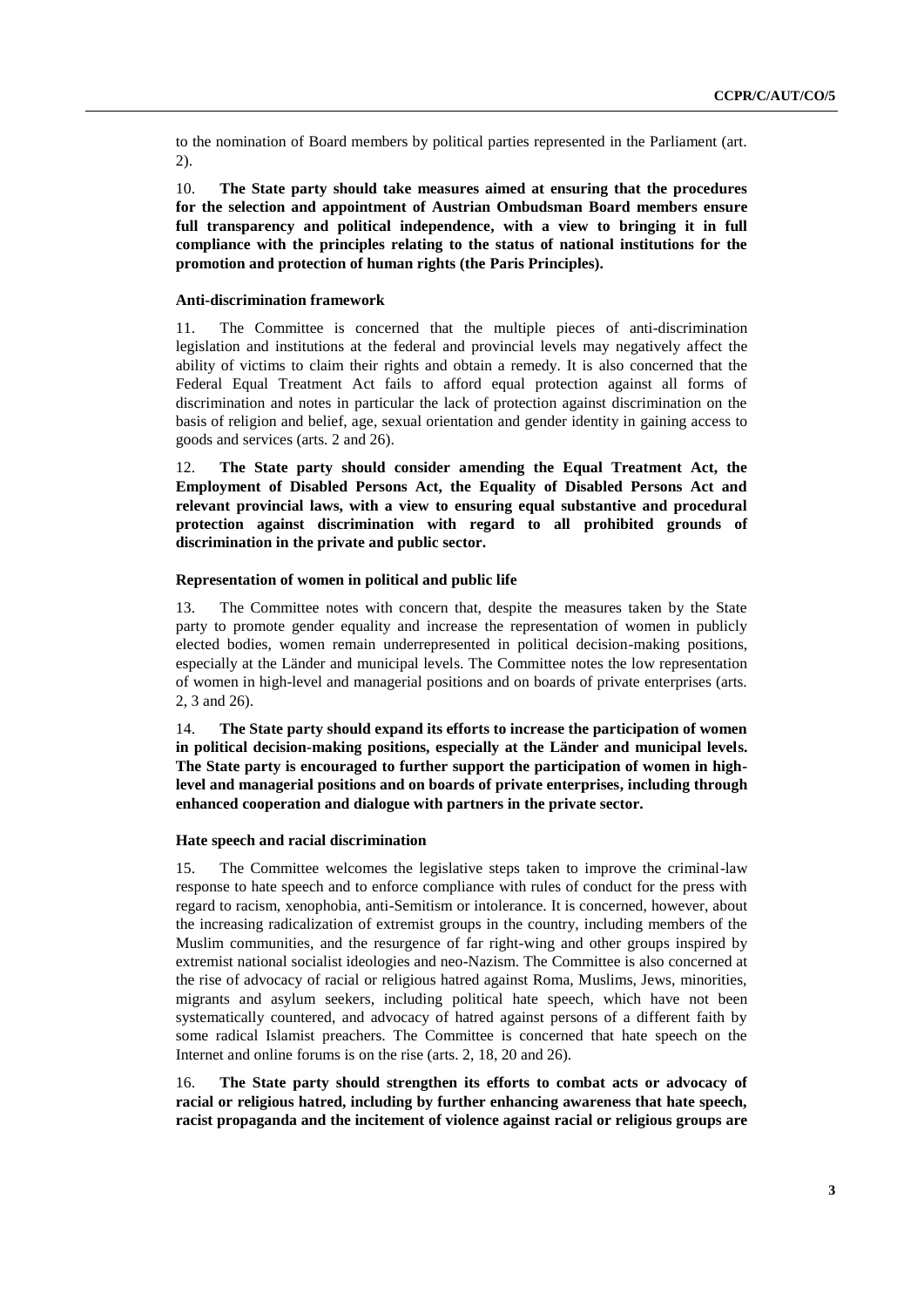**prohibited under law, condemning such acts, in particular during election campaigns, and taking prompt action to bring those responsible to justice. The State party should also envisage adopting a national action plan against racism and pursue its efforts to harmonize the Austrian crime statistics and judicial statistics.** 

#### **Intolerance and discrimination against ethnic minorities**

17. The Committee is concerned that, despite action taken by the State party, immigrants, foreigners and ethnic minorities, including the Roma minority, continue to face intolerance and discrimination. The Committee also regrets the low representation of ethnic minorities in political and public life, including in the legislative and executive bodies (arts. 2 and 26).

18. **The State party should intensify measures to ensure that immigrants, foreigners and ethnic minorities, including the Roma minority, do not suffer from discrimination. The State party should step up its efforts to encourage the participation of persons who are members of minority groups in publicly elected bodies.** 

#### **Racial profiling and police misconduct**

19. The Committee appreciates the measures taken to facilitate the filing of complaints against racial profiling and police misconduct and the introduction of racial sensitivity training for police and other officials. The Committee is concerned, however, at information indicating that racial profiling and police misbehaviour on the basis of physical appearance, colour, ethnic or national origin persists in the State party (arts. 2, 7, 10 and 26).

20. **The State party should ensure that its legislation clearly prohibits racial profiling by the police and prevent investigation, arbitrary detention, searches and interrogation on the basis of physical appearance, colour or ethnic or national origin. It should continue to provide all law enforcement personnel with racial sensitivity training in order to curb racial profiling and police misbehaviour towards ethnic minorities. Law enforcement personnel who commit offences against persons belonging to ethnic minorities should be held accountable. The Austrian Ombudsman Board should take steps to raise awareness about its new competence to receive complaints and consider making use of its ex officio powers to open investigations into allegations of racial discrimination and racially motivated misconduct by the police.**

#### **Ill-treatment of persons deprived of their liberty**

21. The Committee is concerned at the low number of criminal convictions for the perpetrators of ill-treatment of detainees in police custody compared with the relatively high number of allegations. The Committee also remains concerned about the leniency of the sentences imposed in cases of ill-treatment of detainees by law enforcement officials (arts. 2, 7 and 10).

22. **The State party should undertake an independent investigation into the reasons underlying the discrepancy between the low number of criminal convictions for illtreatment in police custody and the relatively high number of allegations. It should also ensure prompt, thorough and impartial investigations and documentation, in accordance with the Manual on the Effective Investigation and Documentation of Torture and Other Cruel, Inhuman or Degrading Treatment or Punishment (Istanbul Protocol), into all allegations of torture and ill-treatment. Perpetrators prosecuted and convicted should be subjected to sanctions commensurate with the gravity of their acts, and victims provided with effective remedies. The State party should collect and**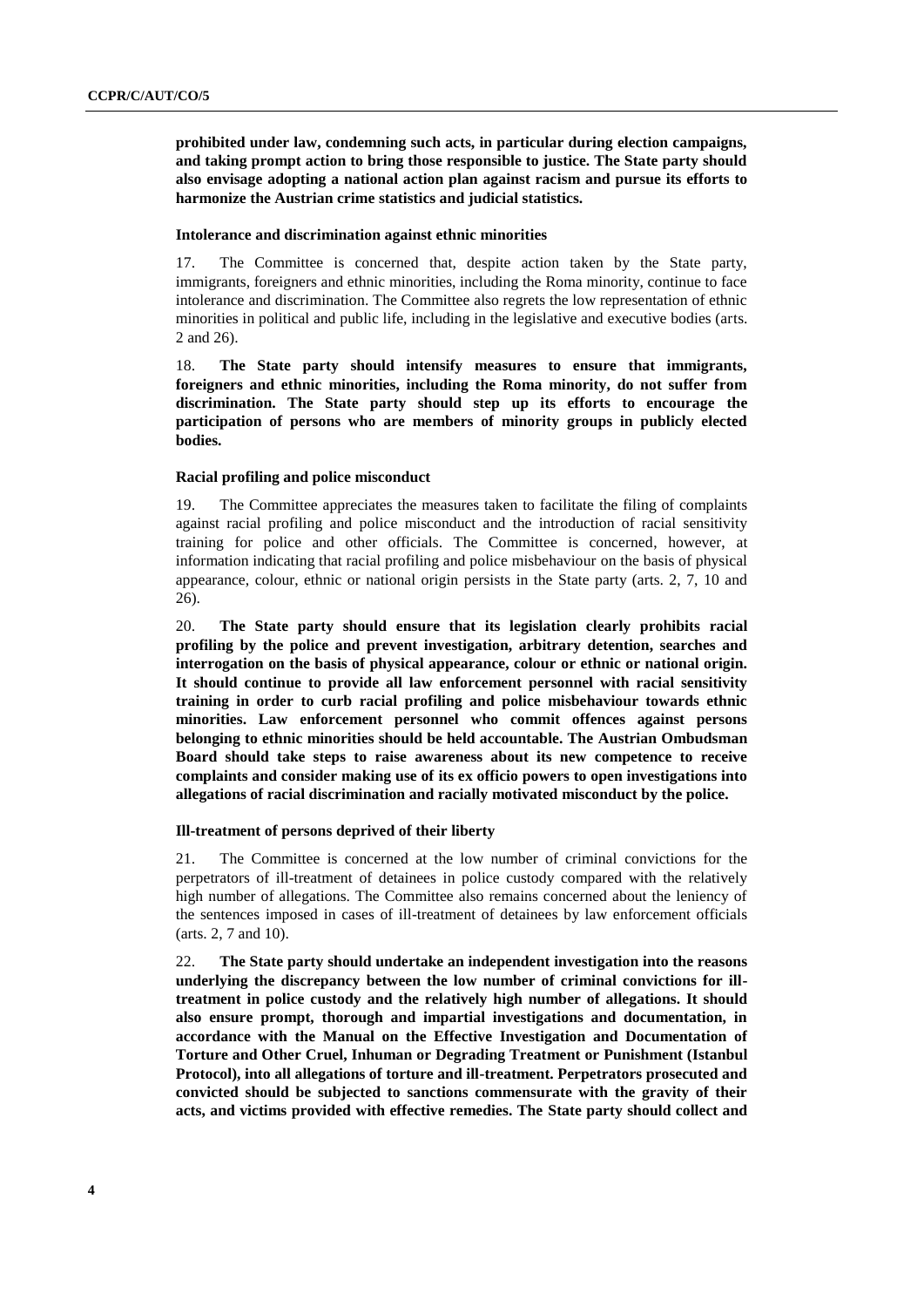**make public information on the number and nature of reported incidents of torture and ill-treatment of detainees, disaggregated by age, gender and ethnic origin of victims, and on the convictions and types of sentences or sanctions imposed on perpetrators of such acts.**

#### **Care of vulnerable inmates**

23. The Committee is concerned at deficiencies in medical and mental health care in places of detention, including for persons with intellectual or psychosocial disability and older persons in correctional institutions, which are due to shortcomings in health-care staffing levels and adequate training and have resulted in cases of neglect (art. 10).

## 24. **The State party should extend and develop the health-care system and ensure regular medical examinations of inmates, paying particularly attention to vulnerable groups, such as disabled or older offenders.**

#### **Trafficking in human beings**

25. While welcoming legislative and other measures adopted to combat trafficking in human beings, the Committee remains concerned at the insufficient identification of victims trafficked for labour exploitation and the absence of a comprehensive nationwide identification and referral system or comprehensive and coherent data collection system for victims of trafficking (arts. 8 and 24).

26. **The State party should continue its efforts to combat trafficking in human beings, including through international cooperation efforts. It should consider the establishment of a comprehensive nationwide identification and referral system and increase steps taken for the identification and effective protection of victims of trafficking for the purposes of labour exploitation. The State party should, as soon as possible, implement nationwide the national referral mechanism for child trafficking victims and ensure that the handbook for identification of child trafficking victims is completed and conveyed to the local and Länder authorities. Finally, it should develop a comprehensive and coherent data collection system on trafficking in human beings to appropriately identify, monitor and evaluate the State's policies.**

#### **Asylum seekers and refugees**

27. While welcoming the Act Amending the Aliens Act 2015, which is aimed at harmonizing the reception and support of asylum seekers throughout the country, the Committee remains concerned about shortcomings in legal counselling and representation throughout the asylum procedure and that legal counsellors are not necessarily trained lawyers. The Committee is also concerned that legal counsellors representing unaccompanied minors, who are not yet assigned to a provincial reception facility, do not need to have any training or skills in counselling children or determining their best interests. The Committee is further concerned that, under article 7 of the new Constitutional Law on the Rights of Children, consideration of the best interest of the child may be restricted in some circumstances, including in asylum-related matters (arts. 13, 24).

28. **The State party should ensure that legal aid and representation of adequate quality are systematically made accessible throughout the entire asylum procedure. It should also ensure that unaccompanied minors are systematically and without undue delay appointed a guardian trained in child counselling, from the outset and throughout their entire stay in the State party. Finally, the best interest of the child should be given primary consideration by all relevant State authorities throughout the asylum procedure.**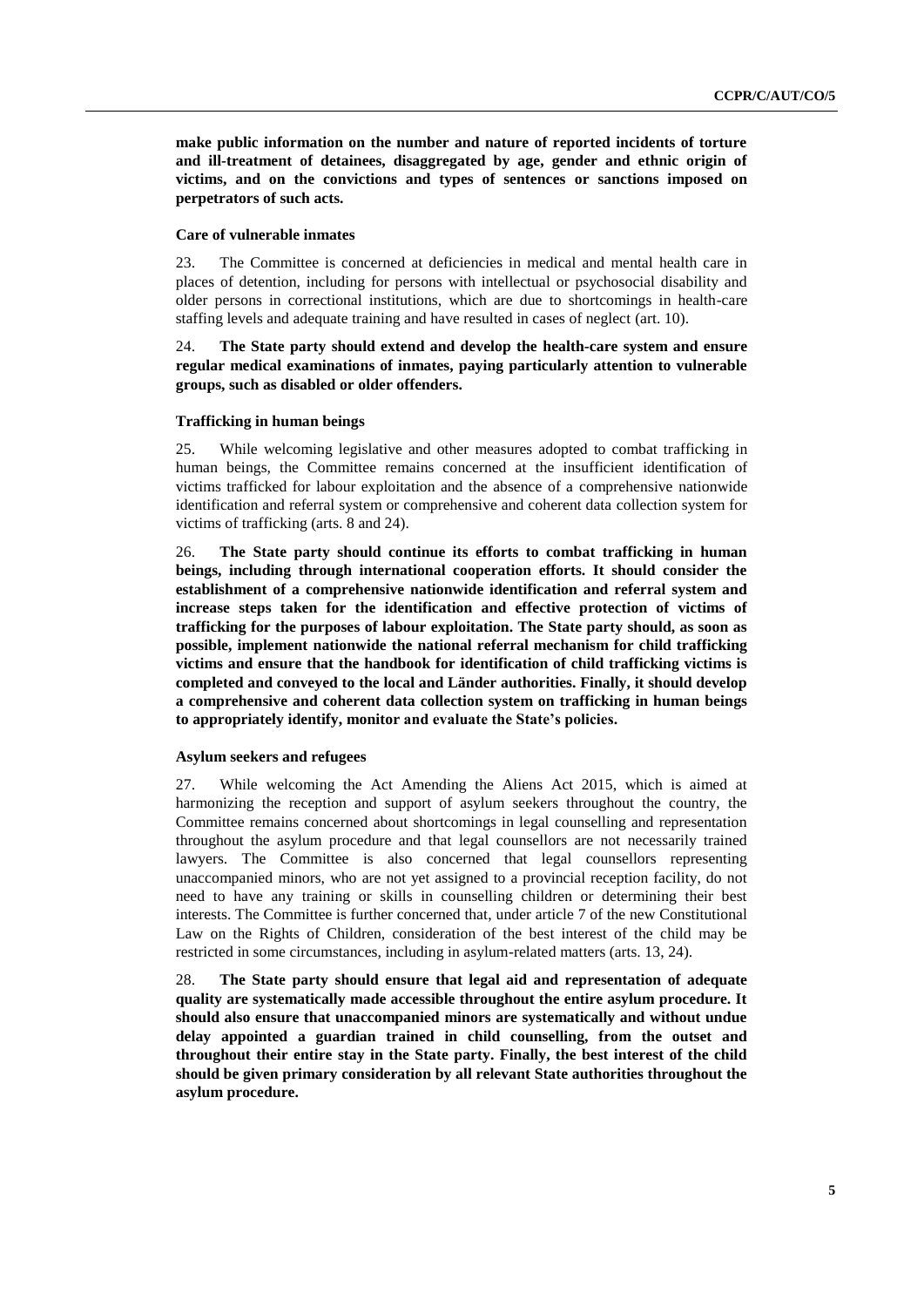#### **Detention of asylum seekers and refugees**

29. While welcoming the decrease in the number of detentions pending deportation and the application of an "open door" regime of detention, the Committee is concerned that, under the revised Aliens Police Act (2015), children over the age of 14 can be detained for up to two months (arts. 9 and 24).

30. **The State party should pursue its efforts to ensure that detention pending deportation is applied only after due consideration of less invasive means, with special regard being given to the needs of particularly vulnerable persons, and that individuals detained for immigration-related reasons are held in facilities specifically designed for that purpose. The State party should review its detention policy with regard to children over the age of 14 years to ensure that children are not deprived of their liberty except as a measure of last resort and for the shortest appropriate period of time.**

#### **Freedom of conscience and religious belief**

31. The Committee is concerned that some provisions of the 2015 Amendments to the Law on the Recognition of Islamic Religious Communities may be discriminatory and unduly restrict the enjoyment of the right to freedom of religion in community with others, as well as the rights to association and assembly (arts. 18, 22 and 26).

32. **The State party should re-examine the Amendments to the Law on the Recognition of Islamic Religious Communities and the Basic Law, with a view to guaranteeing the non-discriminatory enjoyment of the right to freedom of religion and belief and freedom to manifest a religion or belief, either individually or in community with others, in public, in worship, observance, practice or teaching. The State party should refrain from imposing any restriction on the rights to freedom of religion and association unless they fulfil the conditions set out in articles 18 (3) and 22 (2) of the Covenant.** 

33. The Committee notes that the length of the civilian alternative service to military service for conscientious objectors is longer than military service and may be punitively long if not based on reasonable and objective grounds (arts. 18 and 26).

34. **The State party is encouraged to ensure that the length of service alternative to military service required for conscientious objectors is not punitive in nature.** 

### **D. Dissemination of information relating to the Covenant**

35. **The State party should widely disseminate the Covenant, its two Optional Protocols, its fifth periodic report, the written replies to the Committee's list of issues and the present concluding observations with a view to raising awareness of the rights enshrined in the Covenant among the judicial, legislative and administrative authorities, civil society and non-governmental organizations operating in the country, and the general public and minority and marginalized groups. The State party should ensure that the report and the present concluding observations are translated into the official languages of the State party.**

36. **In accordance with rule 71, paragraph 5, of the Committee's rules of procedure, the State party should provide, within one year of the adoption of the present concluding observations, information on its implementation of the Committee's recommendations made in paragraphs 20 (racial profiling and police misconduct), 22 (ill-treatment of persons deprived of their liberty) and 30 (detention of asylum seekers and refugees) above.**